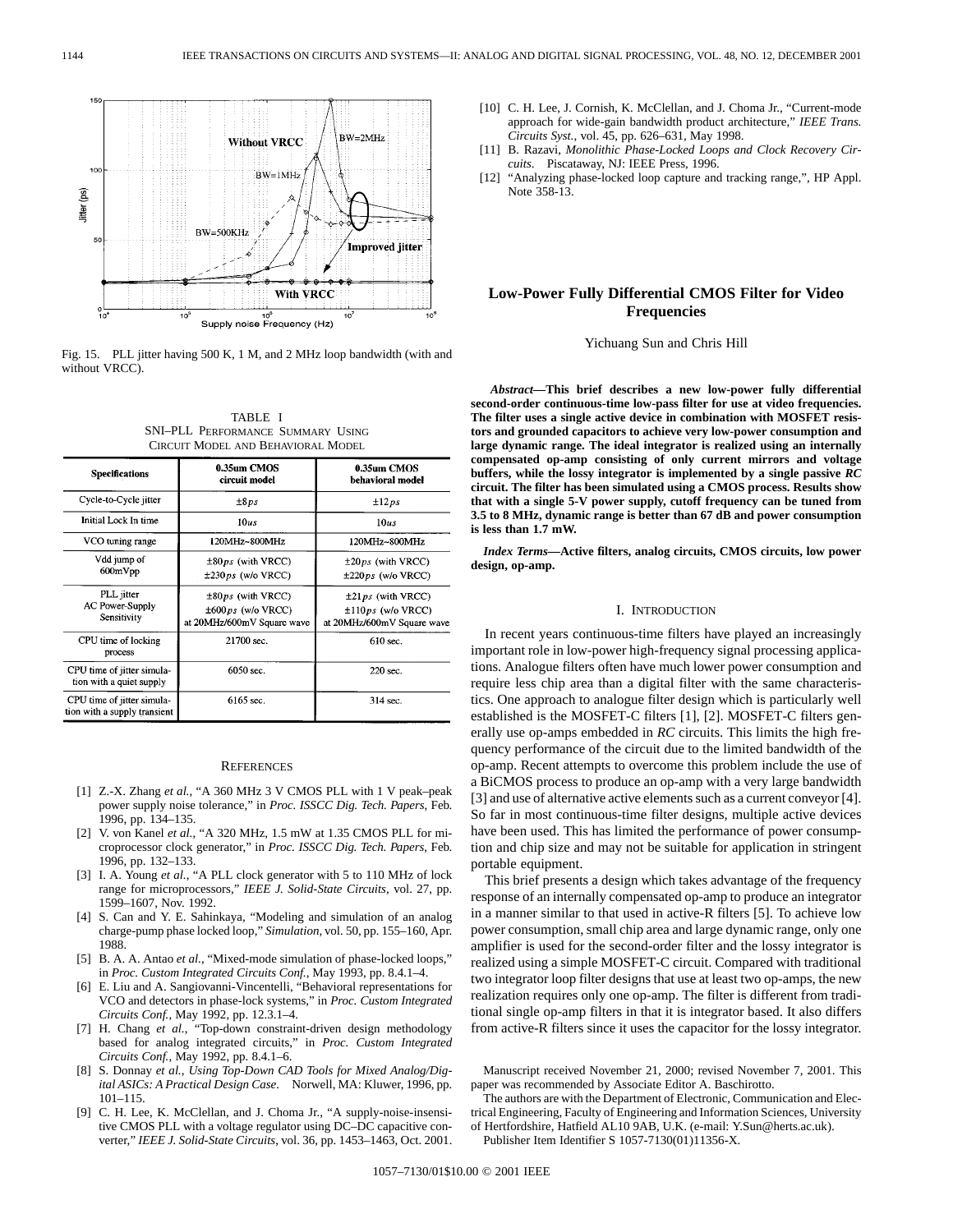The primary aims in the design of the filter are summarized below:

- 1) power consumption as low as possible;
- 2) design readily adaptable to integration: The design should have few or preferably no resistors in the filter signal paths and small capacitors, ideally grounded in order to minimize the effects of parasitics.
- 3) total harmonic distortion below 1%;
- 4) dynamic range greater than 60 dB;
- 5) implementation in a CMOS process;
- 6) tuneable cutoff frequency.

The brief is laid out as follows; Section II discusses filter structures; Section III examines practical aspects of the design and presents the transistor level design; and simulation results are given in Section IV followed by conclusions in Section V.

# II. FILTER STRUCTURE

Fig. 1 shows the structure of a commonly used second-order low-pass filter [6]. The circuit is comprised of three elements; an integrator, a lossy integrator, and a summing junction. If the circuit has unity feedback, the transfer characteristic of the filter can be derived as

$$
\frac{V_{O2}(s)}{V_I(s)} = \frac{1}{s^2 \tau_1 \tau_2 + s \tau_1 + 1} = \frac{\omega_0^2}{s^2 + s \frac{\omega_0}{Q} + \omega_0^2}
$$
 (1)

giving the quality factor

$$
Q = \left(\frac{\tau_2}{\tau_1}\right)^{1/2} \tag{2}
$$

and the cutoff angular frequency

$$
\omega_0 = \frac{1}{(\tau_1 \tau_2)^{1/2}}.
$$
\n(3)

The dc gain of the filter is equal to one.

From (3) it can be seen that variation of the cutoff frequency can be achieved by altering the value of the product  $\tau_1 \tau_2$ . However, in order to maintain the  $Q$  of the filter at a constant level  $\tau_2/\tau_1$  must remain a constant, i.e.

$$
\frac{\tau_2}{\tau_1} = k. \tag{4}
$$

This implies that the proportional adjustment must be the same for both time constants. It is also possible to have tuneable Q with fixed  $\omega_0$ . This can be achieved by changing  $\tau_2$  and  $\tau_1$  with the same amount but opposite direction.

# III. IMPLEMENTATION

Inspection of Fig. 1 shows that if a simple MOSFET-C stage is used as the lossy integrator only one active element is required to realize the ideal integrator and summer. The realization of Fig. 1 uses an internally compensated op-amp as the ideal integrator and the lossy integrator is synthesised with a simple *RC* circuit, as shown in Fig. 2. Compared with traditional two integrator loop filter designs that use at least two op-amps, the new realization requires only one op-amp. It should thus have reduced power consumption, reduced chip size and increased dynamic range. The filter in Fig. 2 is different from traditional single op-amp filters which use an op-amp embedded in a *RC* network and are not integrator based. It also differs from active-R filters since it uses the capacitor for the lossy integrator. The op-amp integrator has a differential input and its output impedance is low and not too dependent



Fig. 1. Second-order filter structure.



Fig. 2. Second-order op-amp MOSFET-C filter.

on frequency. In order to support a fully differential structure and also to minimize the distortion due to the MOSFET resistors [1] the op-amp must have two pairs of differential inputs and a pair of balanced output.

#### *A. 4-Input 2-Output Op-Amp*

Any op-amp is essentially a three stage amplifier: a differential input stage which is usually a transconductor; a transimpedance voltage amplification stage, with dominant pole compensation; and a buffer to lower the output impedance. The requirements of this particular design differ from a standard op-amp in two important ways: the input stage must be able to support a wide range of input voltage without clipping and the gain of the op-amp must be well controlled and tuneable, with respect to frequency. The design chosen is shown in Fig. 3. The structure is based on a number of interconnected current conveyors, each driving a resistance to control the transconductance of the input stage. In order to aid integration the design uses only two different circuit elements: voltage buffers and current mirrors as shown in Fig. 4. Because of the square law nature of the transistors the buffers possess good linearity and a maximum output current four times the bias current, giving good efficiency. In order to improve the output impedance of the current mirrors the output is via cascode transistors M3 which are biased from analogue ground.

If the output impedance of the current mirrors and the input impedance of the buffers are both sufficiently high, then the circuit will behave like an ideal integrator and have a transfer characteristic of

$$
T_1(s) = \frac{g_m}{sC_1} \tag{5}
$$

where  $q_m$  is the transconductance of the input stage given by

$$
g_m = \frac{2}{R_1 + 2R_O} \tag{6}
$$

where  $R_O$  is the output impedance of the buffers at the input. The output impedance of the buffers is desired to be as low as possible, as the presence of  $R_O$  limits the tuning range, especially at low values of  $R_1$ . For this reason, transistors M3 and M4 are chosen to be quite large. Simulation of this circuit shows  $R_O$  to be close to 3.5 k $\Omega$ .

Equation (4) requires that the same degree of tuning is applied to both time constants, i.e.,  $R_1 = R_2$  and the output impedance of the op-amp should equal  $2R_O$ . This is achieved by reducing the bias current at the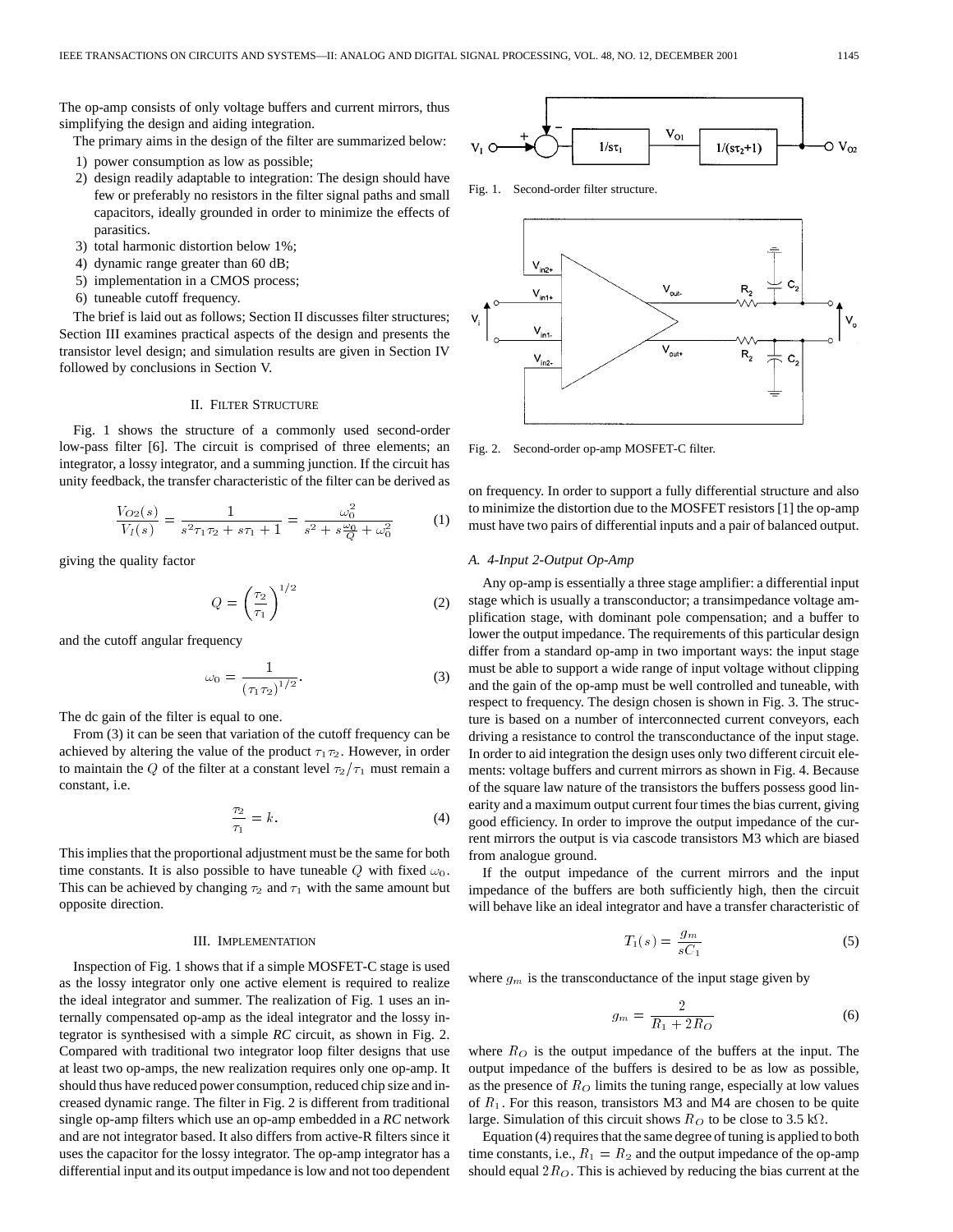

Fig. 3. Op-amp structure.



Fig. 4. Components of op-amp circuit. (a) Buffer. (b) N-channel mirror. (c) P-channel mirror.

outputs by a factor of 4, making the transfer characteristic of the lossy *RC* integrator



The dc voltage at the output of the op-amp is controlled by a common mode feedback network in order to provide the balanced output necessary to drive the MOSFET resistors. The common mode feedback circuit consists of eight buffers with dimensions different from the buffers at the input and output of the op-amp. The dc voltage at the op-amp output is kept at 2.5 V. Dimensions for transistors used are given in Table I.

# *B. Passive Components*

The tuning range of the MOSFET resistors is very poor with a 5-V power supply and also conflicts with linear range requirements. This can be increased by adding further transistors in parallel [3]. This technique is illustrated in Fig. 5. Each MOSFET has its gate connected to either the tuning voltage  $V_{\rm tune}$  or to ground effectively removing it from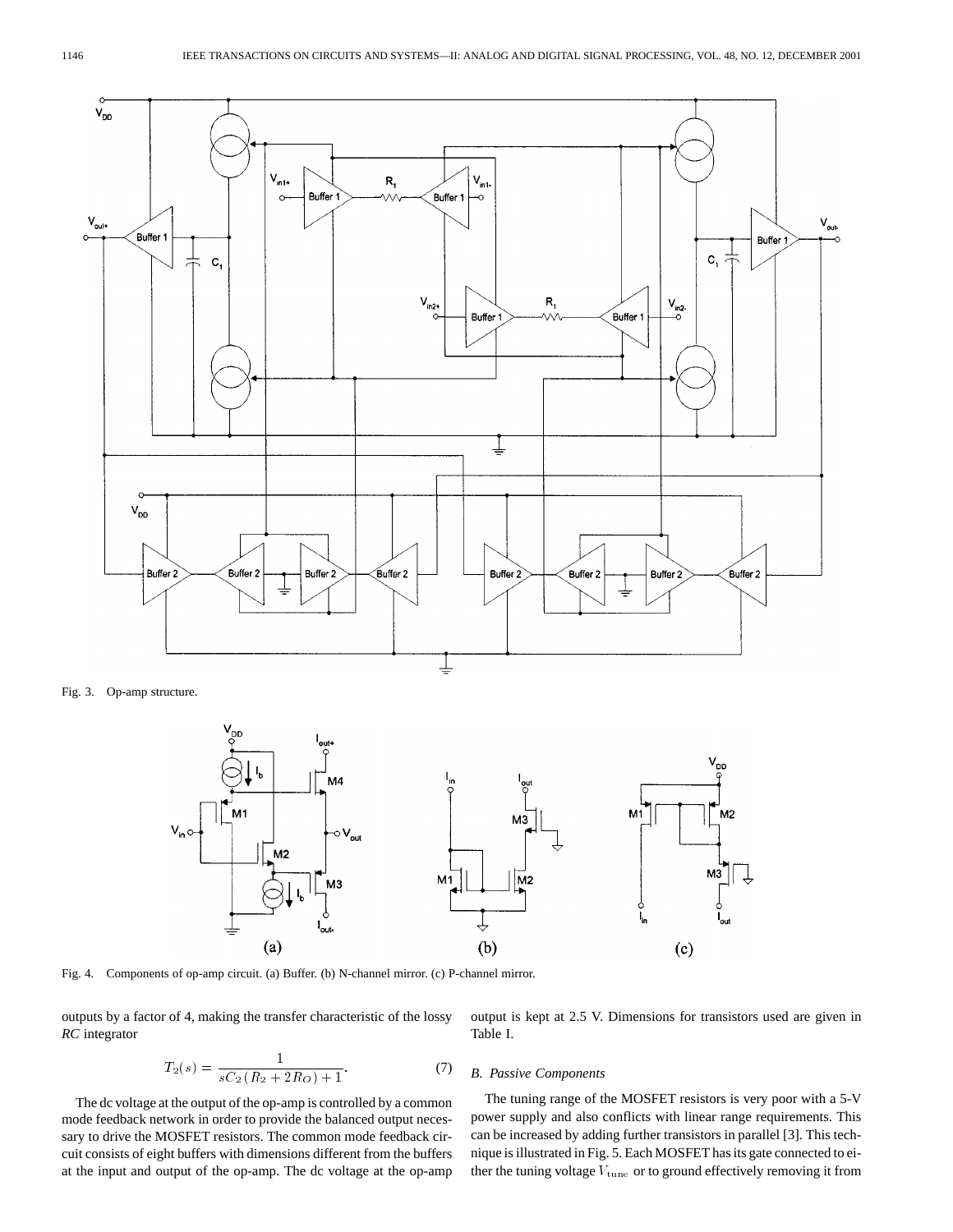|          | $M1$ (um) | $M2$ (um) | $M3$ ( $\mu$ m) | $M4$ ( $\mu$ m) | $I_h(\mu A)$       |
|----------|-----------|-----------|-----------------|-----------------|--------------------|
| Buffer 1 | 50/2      | 20/2      | 100/2           | 40/2            | 10 (input stage)   |
|          |           |           |                 |                 | 2.5 (output stage) |
| Buffer 2 | 2/2       | 5/2       | 24/2            | 10/2            | z.s                |
| N-Mirror | 50/2      | 50/2      | 50/2            |                 |                    |
| P-Mirror | 120/2     | 120/2     | 120/2           |                 |                    |

TABLE I TRANSISTOR DIMENSIONS AND BIAS CURRENTS

TABLE II DETAILS OF MOSFET RESISTORS AND PREDICTED CUTOFF FREQUENCIES

|          | i ransistor dimensions | $(k\Omega)$<br>Maximum resistance | Minimum resistance ( $k\Omega$ ) | (MHz) |
|----------|------------------------|-----------------------------------|----------------------------------|-------|
| $R_{nA}$ | יו ה                   | 39.2@V<br>$= 43$<br>tune          | 19.2@V<br>゠ヽ<br>tune             |       |
| $R_{nB}$ |                        | 22.5(a)<br>$=$<br>tune            | $= 5V$<br>tune                   | tΩ    |

TABLE III SUMMARY OF FILTER PERFORMANCE

| Tuning voltage | $I_0$ (MHz)          | Dynamic range (dB) | Power consumption<br>(mW) | (%)<br>THD |
|----------------|----------------------|--------------------|---------------------------|------------|
| $= 0$<br>tune, | $.4 \text{ to } 6.2$ | >67dB              | . .68                     | $< 0.8\%$  |
| tune           | 5.0 to 8.0           | >70dB              | .68                       | -3%        |



Fig. 5. Scheme for extending tuning range of MOSFET resistors.

the circuit. This design uses two parallel MOSFETs to give two overlapping tuning ranges, however additional transistors may be added to further increase the tuning range if desired.

In order to simplify the design and satisfy the conditions imposed in Section II the resistors used have identical values for  $R_1$  and  $R_2$ . This leads to a convenient 4:1 ratio for  $C_1$  and  $C_2$  to achieve a Butterworth response ( $Q = 1/\sqrt{2}$ ). Values chosen for this filter are 4 and 1 pF, respectively. Details of the resistors used are shown in Table II, together with predicted cutoff frequencies.

There can be other design procedures. For example, we may choose  $C_1 = C_2$  and  $R_1 = 4R_2$ . The output impedance of the op-amp should then be equal to  $R_{\rm O}/2$ .

## IV. SIMULATION RESULTS

The filter was simulated using a  $2-\mu$ m Level 2 CMOS process with  $k_{\text{on}} = 53.6 \ \mu \text{A/V}^2$ ,  $k_{\text{op}} = 21.05 \ \mu \text{A/V}^2$ ,  $V_{\text{Tn}} = 0.855 \ \text{V}$ , and  $V_{\text{Tp}} =$  $-0.8112$  V. The stimulated frequency response of the filter is shown in Fig. 6 and details of cutoff frequencies are shown in Table III. It can be observed that the upper cutoff frequencies match closely that predicted in Table II in Section III-B, although the lower cutoff frequencies are slightly higher than expected. It can also be seen that at lower bias voltages the dc gain drops by up to 2.4 dB. Both these effects are due



Fig. 6. Frequency response of filter (dB), showing the maximum extent of the tuning range.



Fig. 7. THD (%) as a function of  $V_{\text{tunc}}$  for a 1MHz 500-mV<sub>Pk-Pk</sub> differential input signal. Series 1:  $V_{C1} = V_{\text{tunc}}$ ;  $V_{C2} = 0$  V. Series 2:  $V_{C1} = 0$  V;  $V_{C2} = V_{\text{tune}}.$ 

to the finite output impedance of the current mirrors limiting the open loop gain of the op-amp. It can be noted that the  $Q$  of the circuit is slightly higher than expected, due to excess phase in the integrator.